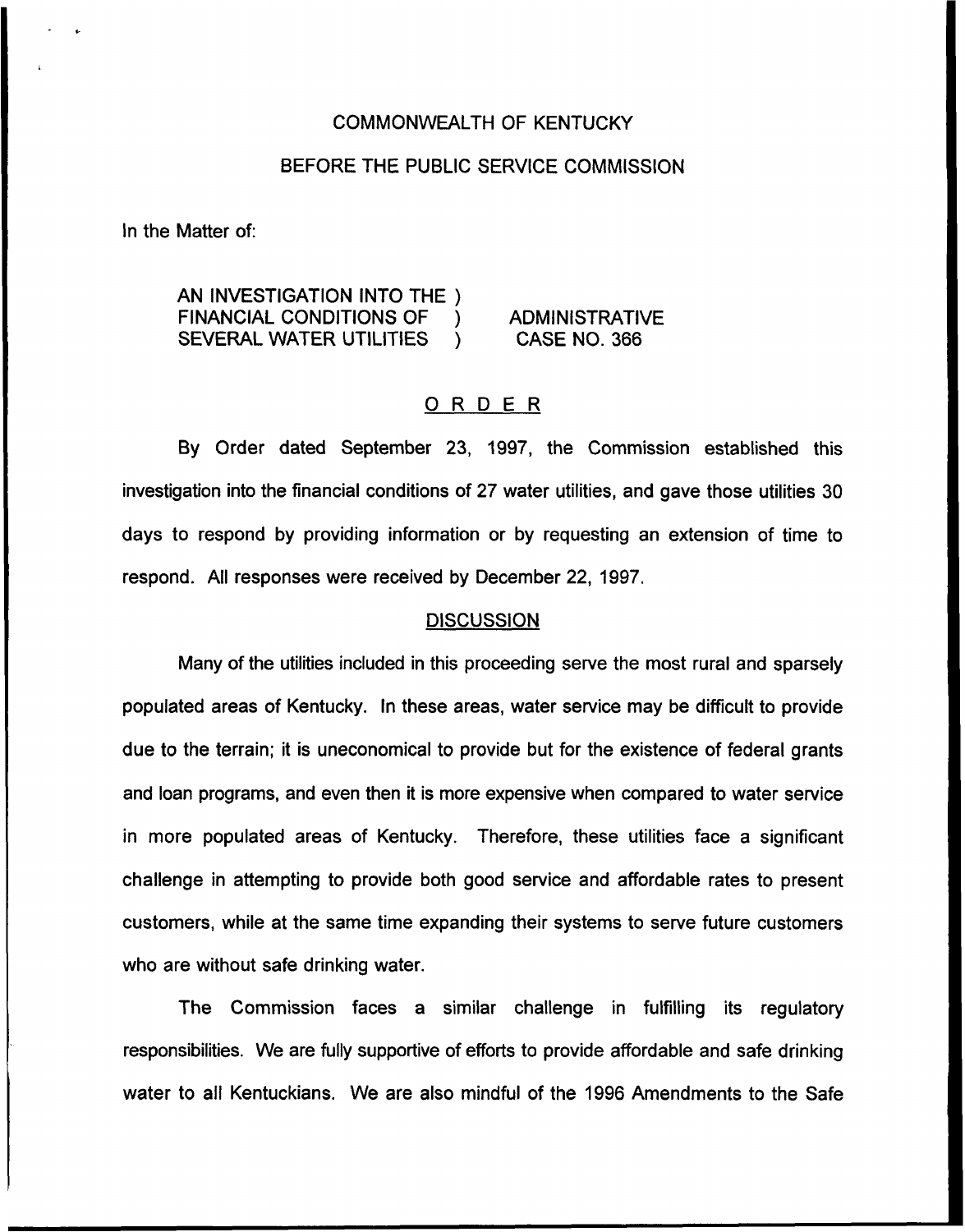Drinking Water Act, and are in the process of determining the Commission's role in terms of capacity planning and states' determinations of financial, managerial, and technical capability for small water systems.

Therefore, while we commend the utilities for their efforts to provide water service to rural Kentuckians, we are compelled to seek additional information to address our concerns. These concerns include balancing future expansion needs with the need to provide affordable and reliable water service to existing customers; the importance of having rates which recover all reasonable and relevant costs including depreciation expense; the importance of having adequate funds available to address aging infrastructure, to do preventative maintenance, and to address emergency situations; and the need to have viable water systems which are capable of providing good quality water service. The information requested in Appendix A is intended to address those concerns.

# **STAFF ASSISTANCE**

We want to make it clear that our staff is available to discuss these issues and assist small water utilities. In that regard, we have offered our staff's assistance to discuss current rate-making procedures and the particulars of the Kentucky Supreme Court's decision involving Dewitt Water District as mentioned in Appendix A, should any of the utilities so desire.

 $-2-$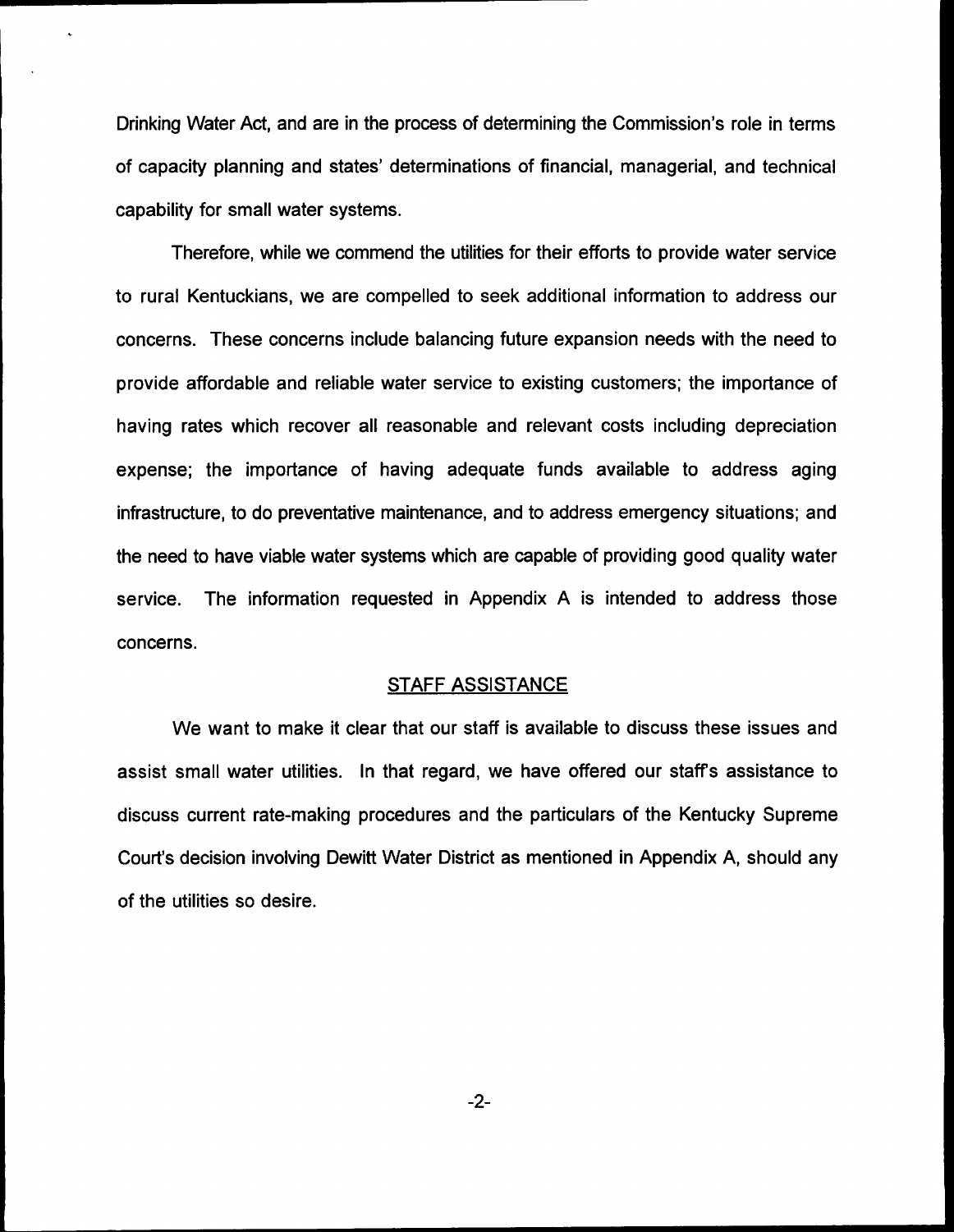# SUMMARY OF RESPONSES

Since the establishment of this case, David Water District has agreed to transfer its assets to the city of Prestonsburg,<sup>1</sup> and Green Hills Water District has been dismissed from the proceeding since it has become the subject of a separate proceeding. $2 \text{ In}$ addition, Monroe County Water District has requested and received Commission staff assistance to establish sufficient rates, and intends to incorporate those rates into a rate increase filing pursuant to KRS 278.023. Therefore, those three utilities are dismissed from this proceeding and it is not necessary that they respond to the information requested in Appendix A of this Order.

Of the 24 utilities remaining in this case, 15 have provided information indicating that they have taken or intend to take some action to address the Commission's concerns. Four are of particular note, as follows:

- Dewitt Water District has requested that the PSC conduct a merger feasibility study.'
- Southern Mason Water District has received staff assistance to complete a billing analysis prior to filing for increased rates.

 $\overline{\mathbf{3}}$ Letter dated December 4, 1997.

 $\mathbf{1}$ Case No. 97-474, David Water District, Floyd County, Kentucky For Authorization Of Its Proposed Sale And Conveyance Of All Its Water System Property, Assets And Funds To The City Of Prestonsburg, Kentucky, Order dated January 12, 1998.

 $\mathbf{2}$ Case No. 98-027, An Investigation Into the Financial Condition of Green Hills Water District, Order dated February 3, 1998.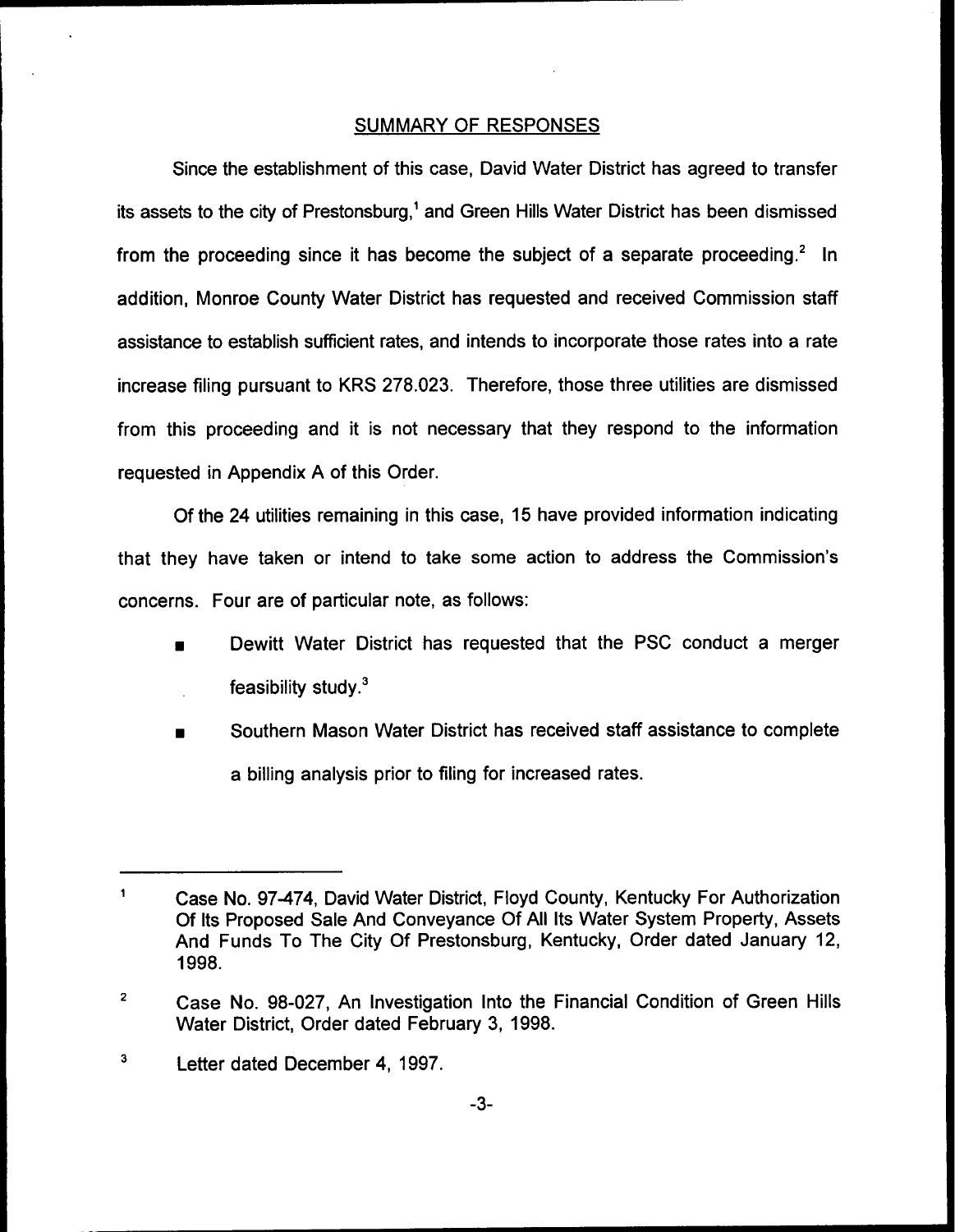- Trimble County Water District No. <sup>1</sup> has expressed its intention to submit an application based on 1997 expenses.<sup>4</sup>
- Caney Creek Water District has indicated a willingness to increase rates to address its situation.<sup>5</sup>

Eleven others have indicated that their situations have changed or will soon change. Most of these utilities have increased rates pursuant to KRS 278.023, or plan to do so in the near future. The Commission will continue to monitor the results of these utilities to determine whether improvements in their bottom lines have occurred.

Eight utilities basically filed responses stating or implying that they did not intend to take actions to address their financial situations, and that their current rate structures are sufficient. Many of these utilities suggested that their losses are only "paper losses" because they are related to depreciation expense, and that their current rates produce a positive cash flow. Two utilities suggested that their financial conditions are better than reported because federal grants and tap-on fees should be reflected as income. Because those responses are of particular concern to the Commission, these utilities are asked to provide additional information to the Commission as discussed in questions 6 and 7 of Appendix A.

Of particular relevance to this proceeding is the 1986 Kentucky Supreme Court decision involving Dewitt Water District. In that decision, the Court ruled that the Kentucky Commission's prior decisions in disallowing depreciation expense on federal

 $\overline{\mathbf{4}}$ Response of Trimble County Water District No. <sup>1</sup> dated November 5, 1997.

<sup>5</sup> Response of Caney Creek Water District dated November 21, 1997.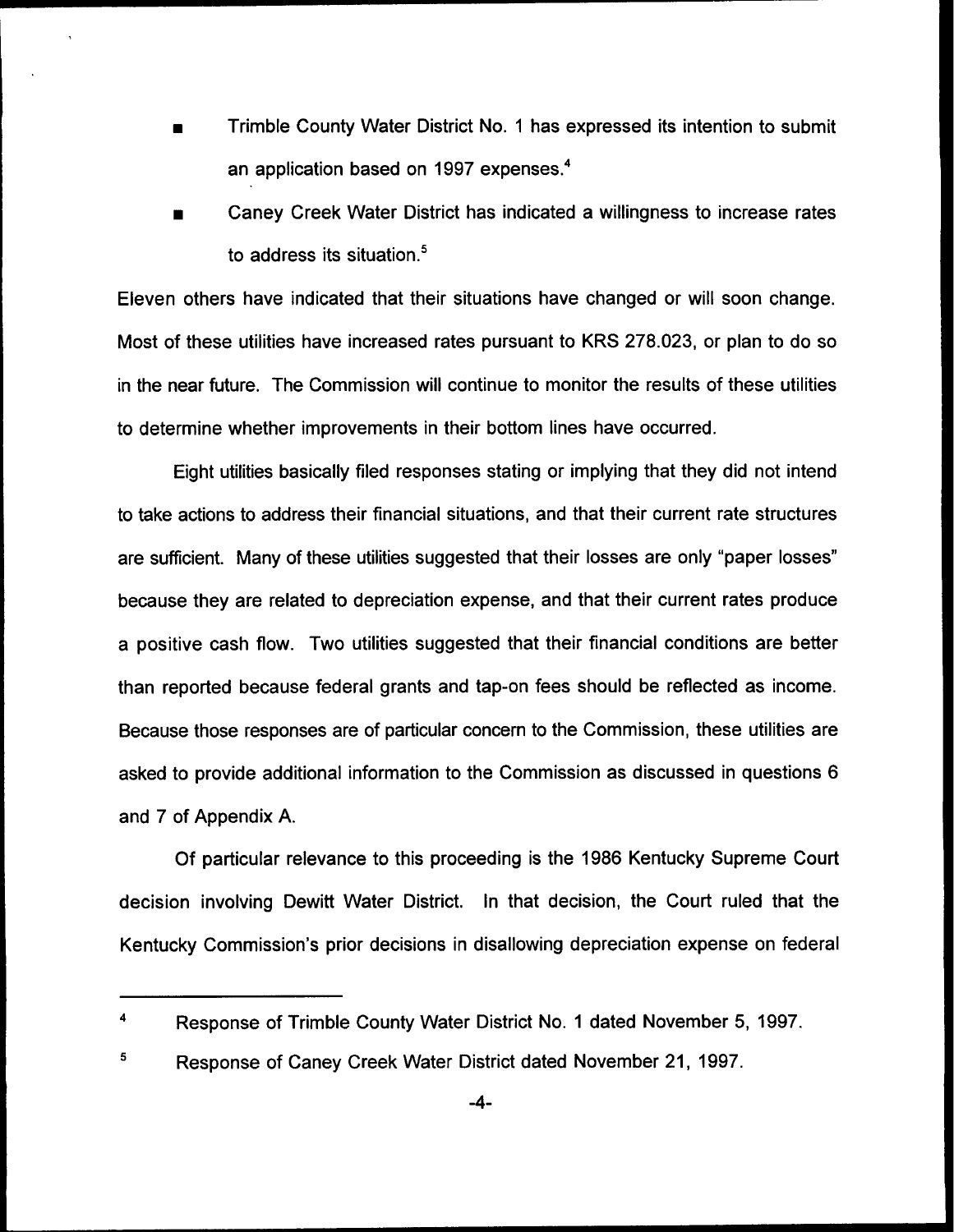grants, tap-on-fees and other contributed property were unlawful and unreasonable. The Court found, among other things that:

<sup>~</sup> "[PSC]disallowance of depreciation expense by denying rate recovery for depreciation expense on contributed property to water districts... was not sound utility management practice."

- If "districts did not have sufficient revenues to cover replacement costs, due to refusal to recognize total depreciation expense, districts would be forced to short-term credit market for funding, which would raise overall cost to district, and higher rates were concededly inevitable...."
- <sup>~</sup> "Purpose of depreciation expense as applied to nonprofit water districts does not relate to recoupment of investment, but rather, relates to renewal and replacement."
- <sup>~</sup> "Disallowance of depreciation expense as a rate recovery permits a substantial portion of the property of the district to be consumed by present customers without requiring the customers to pay for replacement."
- <sup>~</sup> "KRS 74.480 requires the Commission to establish such rates and charges for water as will be sufficient at all times to provide an adequate fund for renewals, replacement, and reserves."

The implications of the Dewitt decision are of particular concern to the Commission in evaluating some utilities' responses that depreciation is irrelevant. Most of Kentucky's water utilities have rates which produce a positive net income and therefore include recovery of depreciation expense. Most of the utilities in this case have acknowledged the importance of rates which fully reflect depreciation expense. This Commission believes that full recovery of depreciation is important, and we believe that the Supreme Court decision supports our belief. Some of the utilities which minimized the importance of depreciation have relatively new systems, which may in part explain their philosophy. However, rate recovery of depreciation expense will become particularly important as these systems age and their infrastructure needs replacement. A complete copy of the Dewitt decision is attached as Appendix B.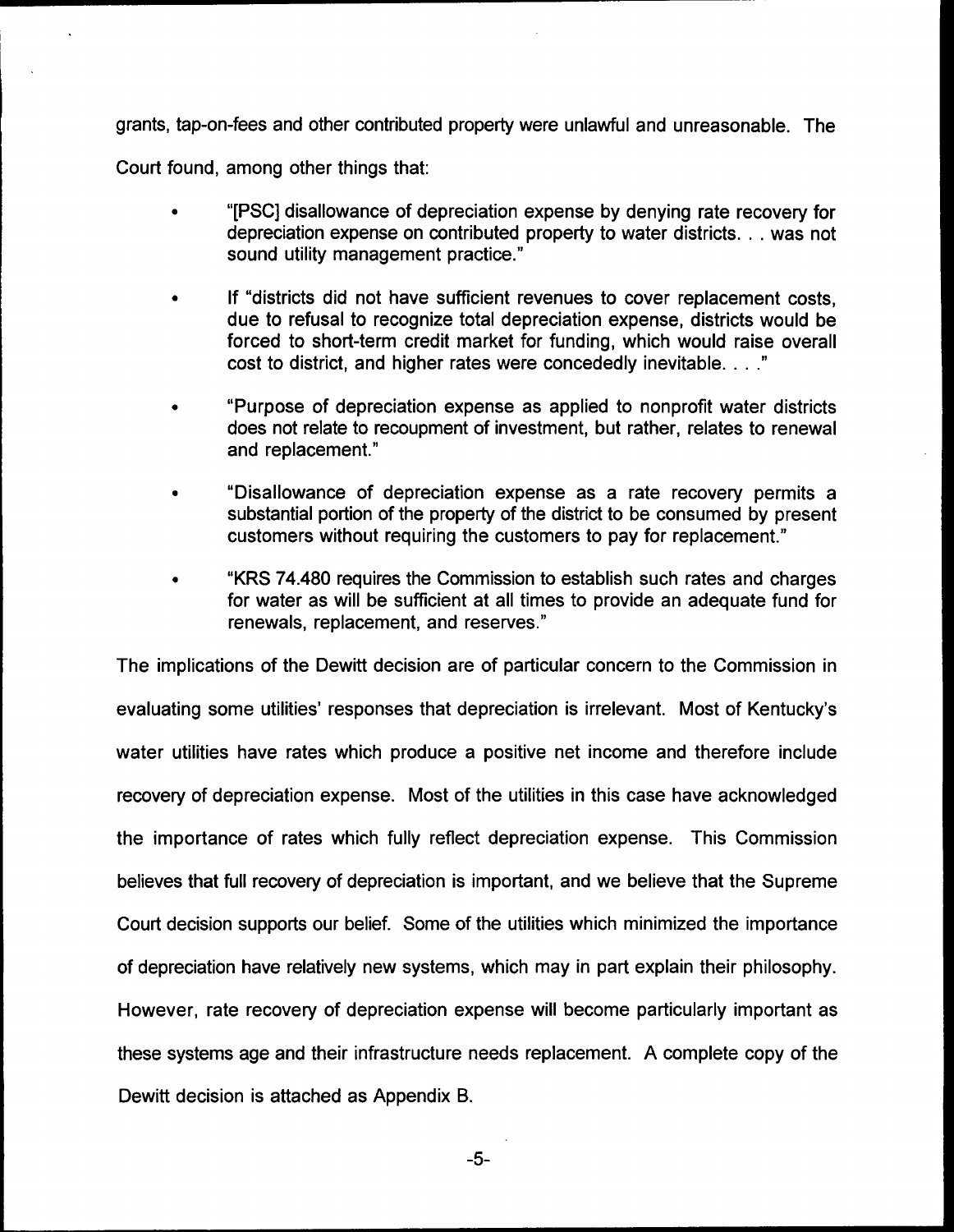# ENGINEERING/OPERATIONAL ISSUES

One utility, Hardeman Water District, responded that it has no debt and has "savings in the bank that serve as a modest amount of reserve against emergency items."<sup>6</sup> Hardeman's response also indicates that it does not have "any extensive preventative maintenance plan" and that it may be deficient in complying with the Commission's meter testing requirements.<sup>7</sup> While Hardeman's response partially addresses the Commission's concerns, we will continue to monitor its financial results. Relative to Hardeman's potential meter testing deficiencies and any other concerns for the other utilities, the Commission's staff will address those issues outside of this case.

## EXCESSIVE LINE LOSS

Several of the utilities in this proceeding reported line loss well in excess of 15 percent, which is the amount allowable under Commission guidelines for rate-making purposes. The Commission will take steps outside of this case to monitor and evaluate those utilities' efforts to reduce these losses to more acceptable levels.

## SUMMARY

# IT IS THEREFORE ORDERED that:

The 24 utilities remaining in this case shall file an original and 5 copies of  $\mathbf{1}$ . their responses to the information requested in Appendix A, which is appended hereto, within 30 days of the date of this Order.

<sup>6</sup> Response of Hardeman Water District Received October 10, 1997, page 1.

 $\overline{\mathbf{7}}$ Id., pages 3 and 4.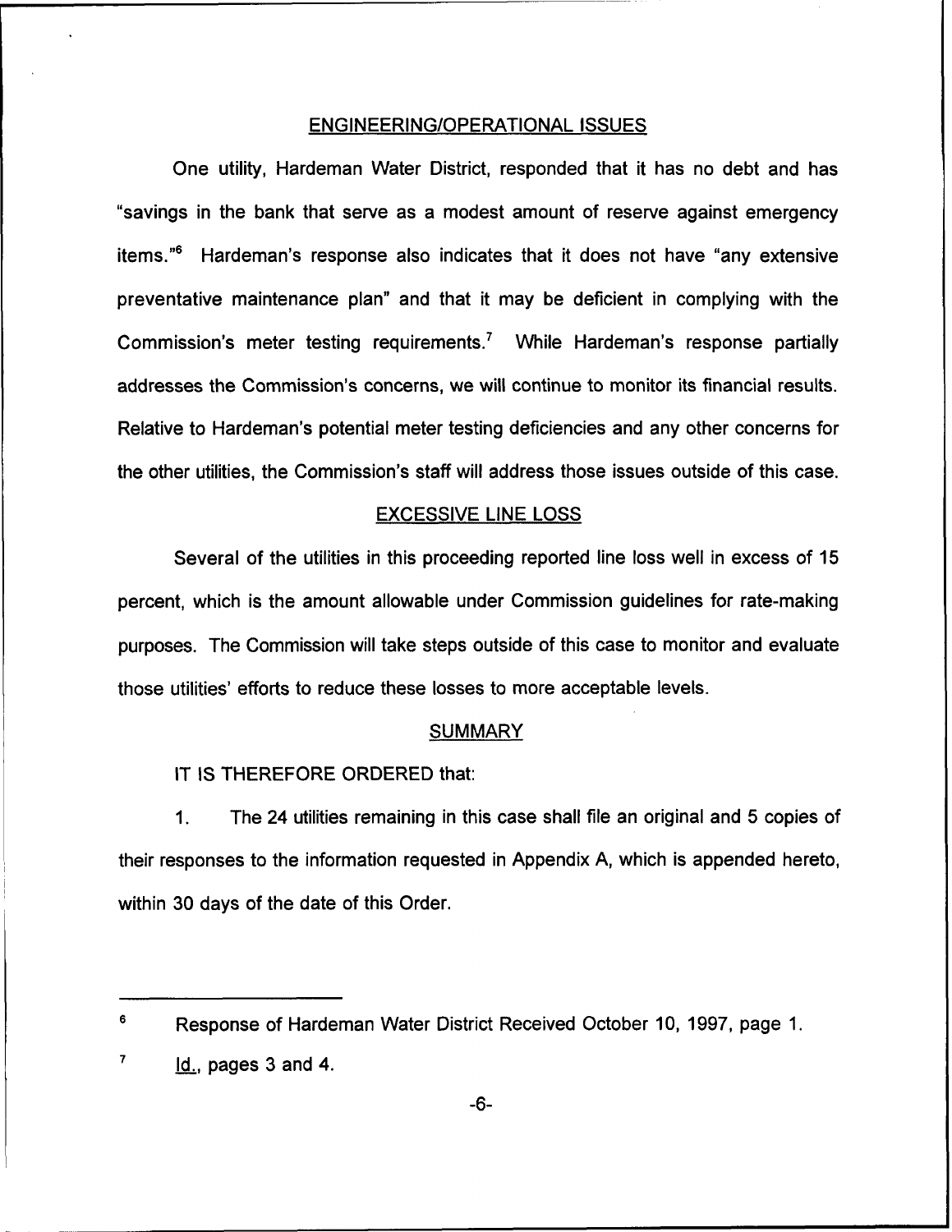2. David Water District, Green Hills Water District, and Monroe County Water District are hereby dismissed from this proceeding.

Done at Frankfort, Kentucky, this 27th day of March, 1998.

PUBLIC SERVICE COMMISSION

 $\mathcal{L} \subset \mathbb{R}^{n \times 2}$ 

rman

Vice Chairman

**Commissioner** 

ATTEST: **Executive Director**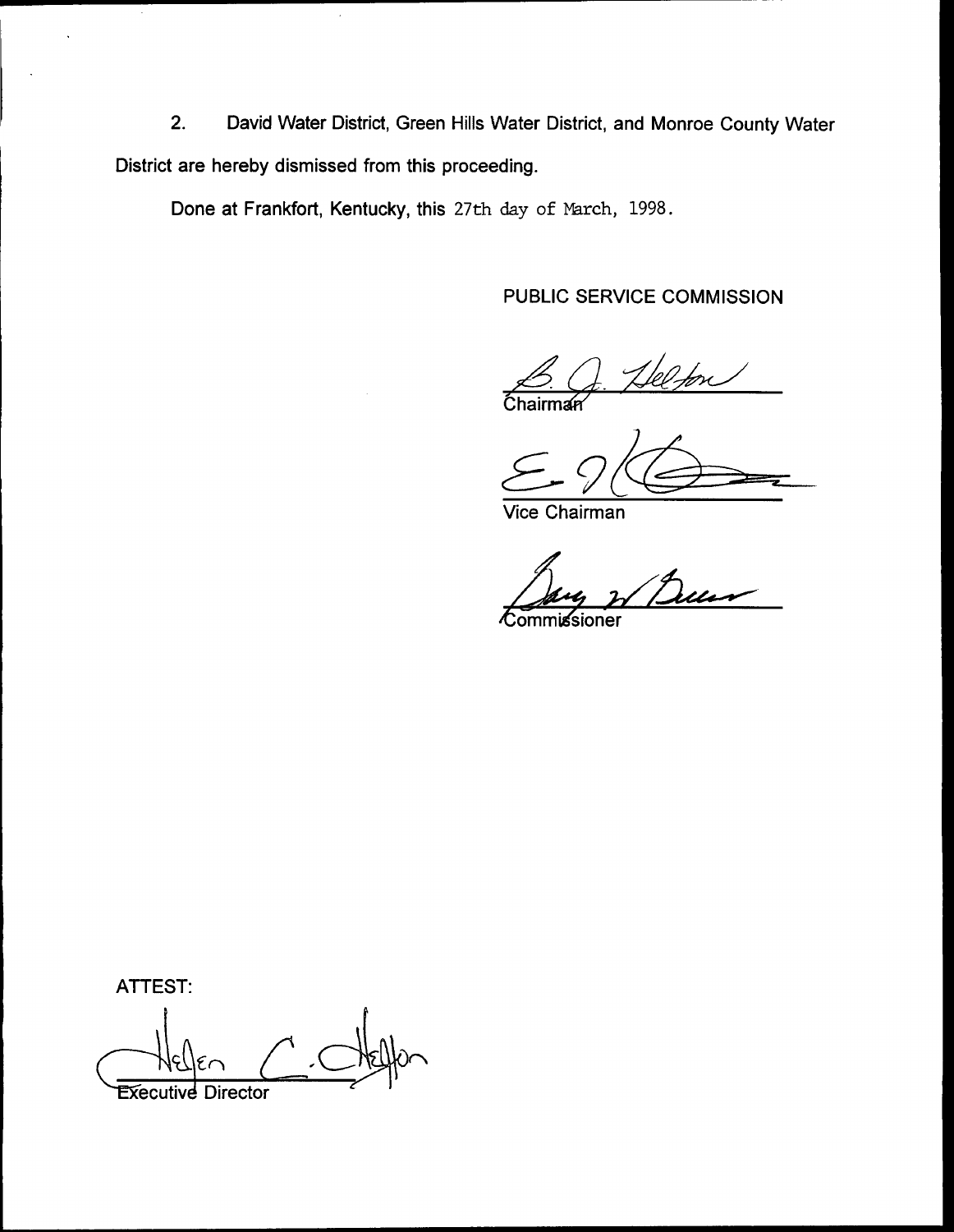# APPENDIX A

# APPENDIX TO AN ORDER OF THE KENTUCKY PUBLIC SERVICE COMMISSION IN ADMINISTRATIVE CASE NO. 366 DATED NARCH 27, 1998

# To All Utilities In This Proceedina

- $1<sub>1</sub>$ Is your utility assessing the 1996 Amendments to the Safe Drinking Water  $a<sub>1</sub>$ Act, and its future effects on your system in terms of complying with national drinking water standards and enhancing water system management? If so, describe the law's potential effect on your system.
	- b. Does your utility have long-term written plans for future source water adequacy and treatment/distribution facility adequacy including policies for maintaining revenue sufficiency to fund future system needs'?
- $2<sub>1</sub>$ When was the date of your utility's most recent full rate case proceeding,  $a<sub>1</sub>$ "full" being defined as any rate case other than a purchased water adjustment ("PWA") or a case filed pursuant to KRS 278.023 (30 days automatic approval if federal financing is involved)?
	- b. If it has been several years since your last full case and if your utility is not familiar with current PSC rate-making procedures, would a meeting or staff presentation be helpful for your utility, either individually or with other utilities?
	- c. Would your utility consider phased-in rate increases, which might involve automatic annual rate increases based on the Consumer Price Index or some other statistical measure, as a way to avoid both a large percentage increase (for instance greater than 20%) and numerous rate proceedings?

3. Is your utility planning any significant expansion projects within the next 3 to 5 years which may result in increased rates? If so, describe the plans, the timetable, the financing plans and any estimates of the potential rate increase involved.

4. Provide a copy of your 1997 income statement that will be included in the 1997 PSC Annual Report. If net income is negative for 1997, provide discussion of any unusual circumstances which contributed to the net loss.

5. Does your current tap-on fee cover its costs, or have you considered revising it?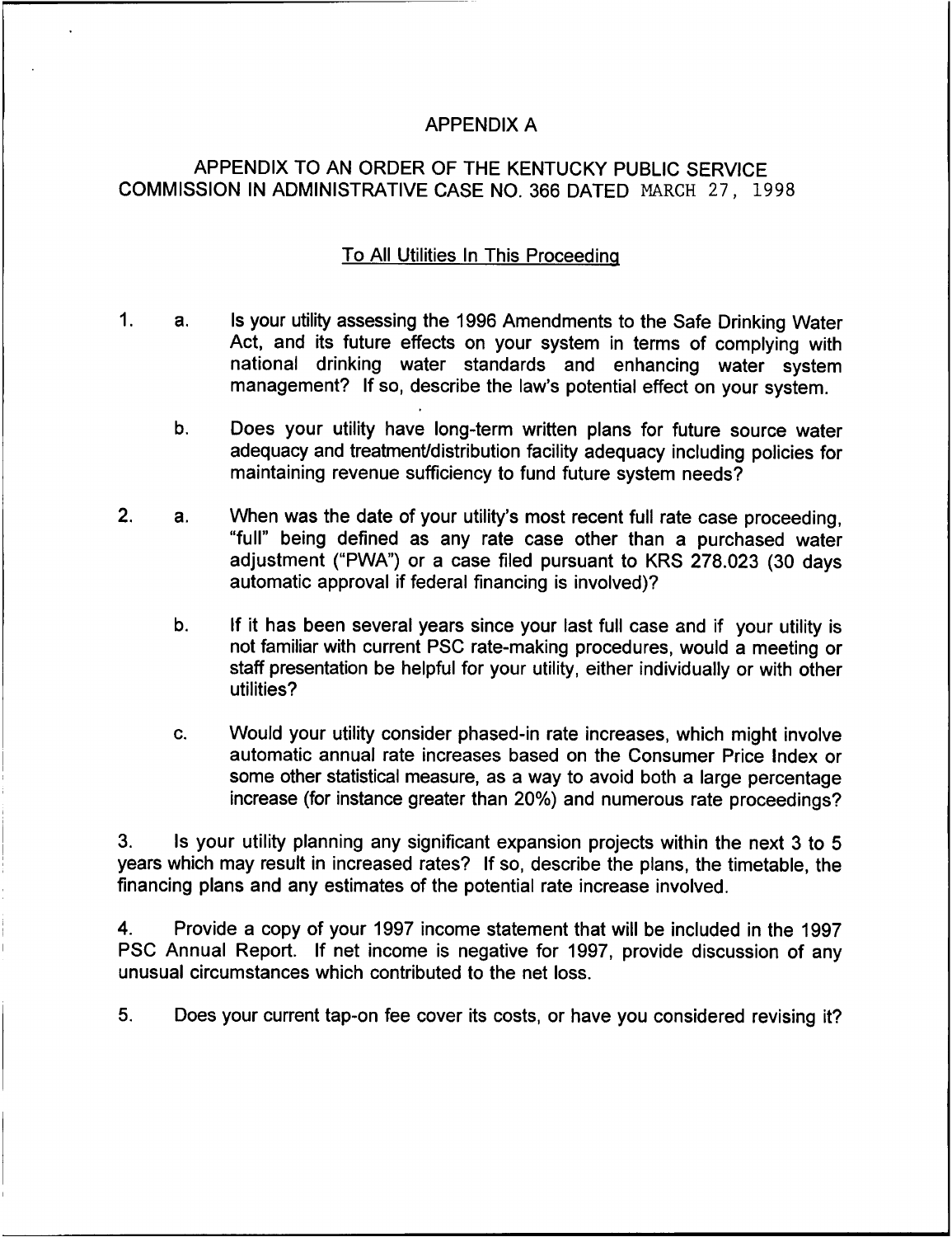The Following Question Should Be Answered By Rattlesnake Ridge W.D., Nicholas County W.D., Black Mountain Utility District, Sandy Hook W.D., Cawood W.D., Mud Creek W.D.. Harrison Countv Water Association. and Judv Water Association.

6. Attached to this Order is a 1986 Kentucky Supreme Court decision, which found among other things that:

- "[PSC] disallowance of depreciation expense by denying rate recovery for depreciation expense on contributed property to water districts... was not sound utility management practice."
- If "districts did not have sufficient revenues to cover replacement costs, due to refusal to recognize total depreciation expense, districts would be forced to short-term credit market for funding, which would raise overall cost to district, and higher rates were concededly inevitable...."
- "Purpose of depreciation expense as applied to nonprofit water districts does not relate to recoupment of investment, but rather, relates to renewal and replacement."
- "Disallowance of depreciation expense as a rate recovery permits a substantial portion of the property of the district to be consumed by present customers without requiring the customers to pay for replacement."
- "KRS 74.480 requires the Commission to establish such rates and charges for water as will be sufficient at all times to provide an adequate fund for renewals, replacement, and reserves."
- Was your current management, including your current board members,  $a<sub>r</sub>$ aware of this Supreme Court decision?
- If your management and board have been unaware of the Dewitt decision,  $\mathbf b$ . would it be helpful for the Commission staff to meet with your utility, either individually or with other utilities, to explain its implications?
- If your management and Board have been aware of the Dewitt decision, C. explain in detail your utility's current philosophy relative to the recognition of 'total depreciation expense" in rates. In other words, what is your utility doing to fully comply with the Court's ruling?
- Does the Dewitt decision in any way change your position on the potential  $\mathbf{d}$ . need for your utility to consider a rate increase to provide rates "as will be sufficient at all times to provide an adequate fund for renewals, replacement, and reserves," as stated in the Dewitt decision?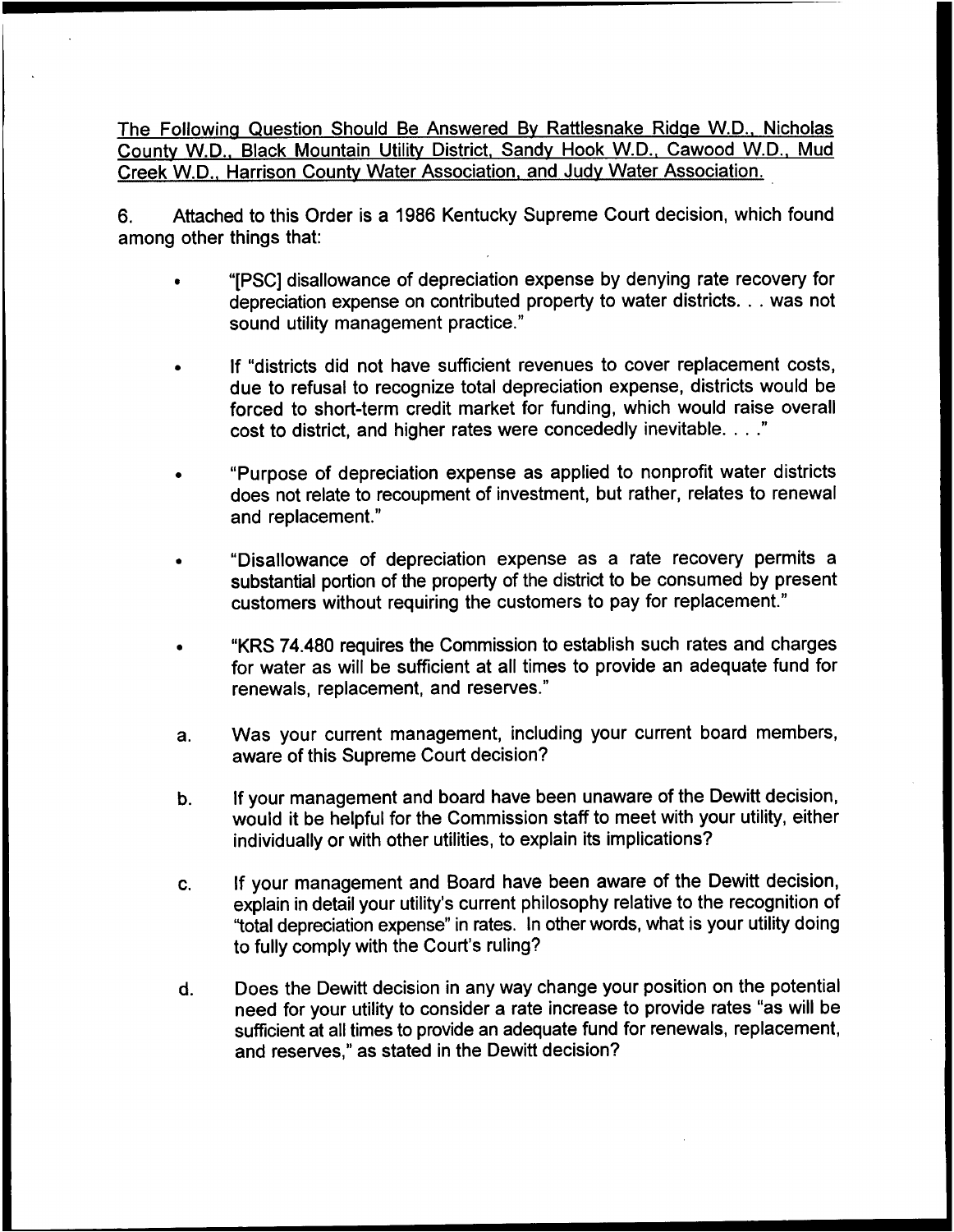The Following Question Should Be Responded To By Rattlesnake Ridge W.D. and Nicholas County W.D.

7. In certain responses to the Commission's Order dated March 23, 1997, it was implied that the Commission should have included contributed capital and tap-on fees in determining a utility's income.

The National Council on Government Accounting in "Statement 2: Grant, Entitlement, and Shared Revenue Accounting and Reporting by State and Local Governments," Municipal Finance Officers Association, Chicago (Mar. 1979) states that resources received by utilities that are restricted to the acquisition or construction of capital assets should be reported in the equity capital section of the balance sheet. Do you agree or disagree with this treatment?

If you disagree, state the reasons and cite any authoritative sources relied upon to support that position.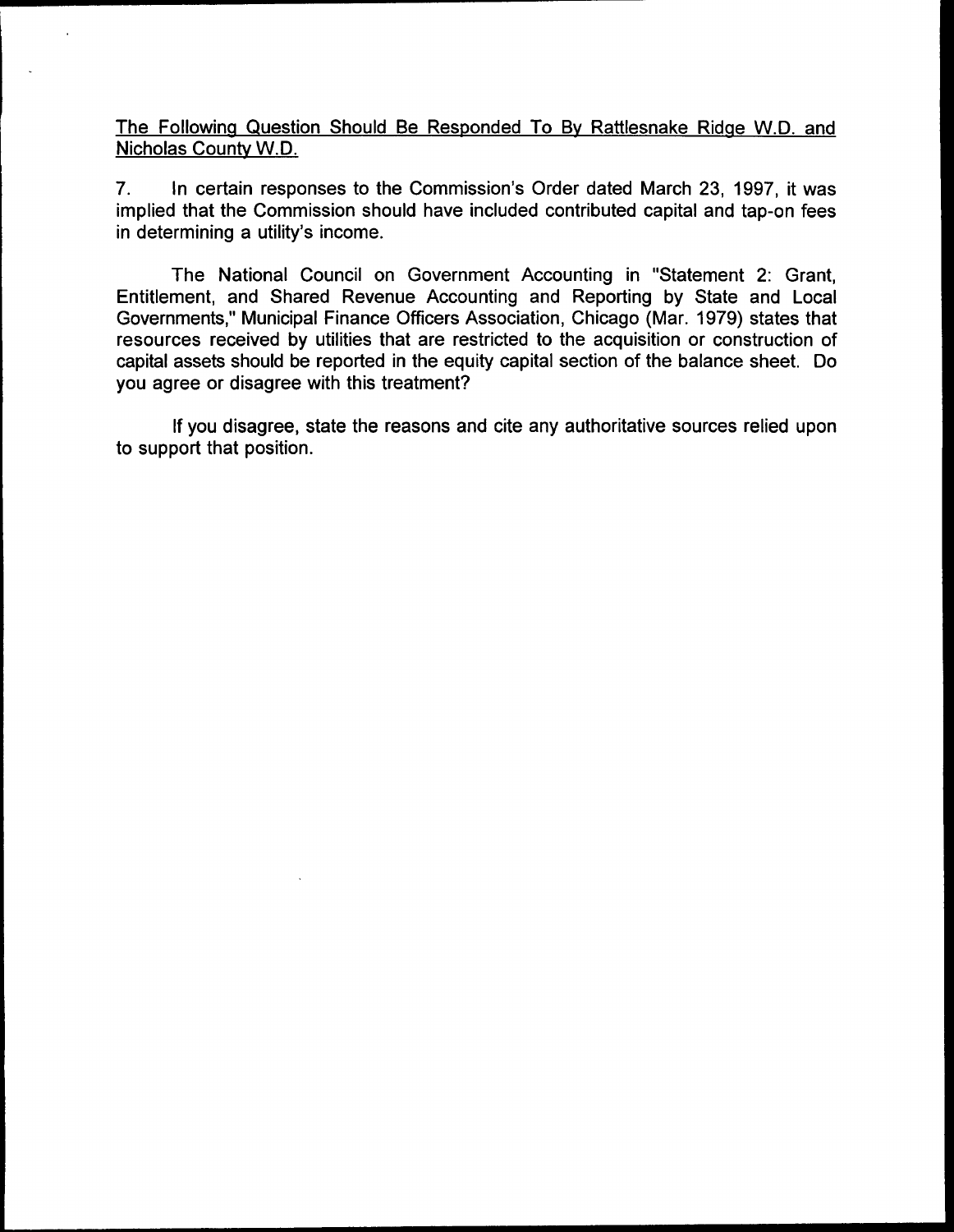# APPENDIX B

PUBLIC SERVICE COM'N v. DEWITT WATER DIST. Ky. 725 Cite as, Ky., 720 S.W.2d 725

## 1. Public Utilities e 194

PUBLIC SERVICE COMMISSION OF It is responsibility of reviewing court KENTUCKY, Appellant, to protect parties subject to regulatory authority of Public Service Commission from arbitrary and capricious action.

#### 2. Waters and Water Courses  $\infty 203(6)$

Public Service Commission's denial of rate recovery for depreciation expense on contributed property to water districts which were nonprofit utilities that were political subdivisions of county government with no private capital and no corporate investors was unlawful act in contravention of statutory and regulatory requirements; statute requires regulated utilities to keep accounts in uniform system in accordance with specific standards, statute requires Commission to consider costs of reproduction, among other factors, in valuing plant property for rate-making purposes, and statute requires that water districts be permitted to charge rates which will provide for adequate depreciation reserves. KRS 74.480, 278.220, 278.290.

3. Waters and Water Courses  $\approx 203(6)$ 

Fact that Kentucky was original value state did not preclude water districts which were nonprofit utilities that were political subdivisions of county government with no private capital and no corporate investors from taking depreciation expense on contributed property, where original cost was only one factor to be considered in valuing utility's property, under statutes, with Public Service Commission being required to consider various factors, including cost of reproduction as going concern. KRS 278.- 290.

## 4. Waters and Water Courses  $\epsilon$  203(6)

Public Service Commission's denial of rate recovery for depreciation expense on contributed property with respect to water districts which were nonprofit utilities that were political subdivisions of county government with no private capital and no corporate investors was unreasonable and amounted to confiscatory governmental policy; disallowance of depreciation expense as rate recovery permitted substan-

s of Civil appellate e date of

#### v.

# DEWITT WATER DISTRICT, Appellee.

## EAST CLARK WATER DISTRICT and Warren County Water District, Appellant,

v.

## PUBLIC SERVICE COMMISSION and David L. Armstrong, Attorney General, Division of Consumer Protection, Appellee.

Supreme Court of Kentucky.

### Nov. 26, 1986.

In one case, the Franklin Circuit Court held that depreciation expense on contributed property should be allowed to water district the same as for other property. In other cases, the Franklin Circuit Court determined that the Public Service Commission properly disallowed rate recovery for depreciation expense on contributed property to water districts. After conflicting action by the Court of Appeals, the Supreme Court, Wintersheimer, J., held that: (1) Commission's denial of rate recovery for depreciation expense on contributed property with respect to water districts that were nonprofit utilities that were political subdivisions of county government with no private capital and no corporate investors was unlawful act in contravention of statutory and regulatory requirements; (2) disallowance of depreciation with respect to the water districts was unreasonable and amounted to confiscatory governmental policy; and (3) depreciation expense on publicly owned water district plant that had been purchased by federal grants and contributions and/or tap-on fees should be allowed in revenue requirement of public water districts.

One Court of Appeals decision affirmed; the other decision reversed.

Vance, J., concurred in result only.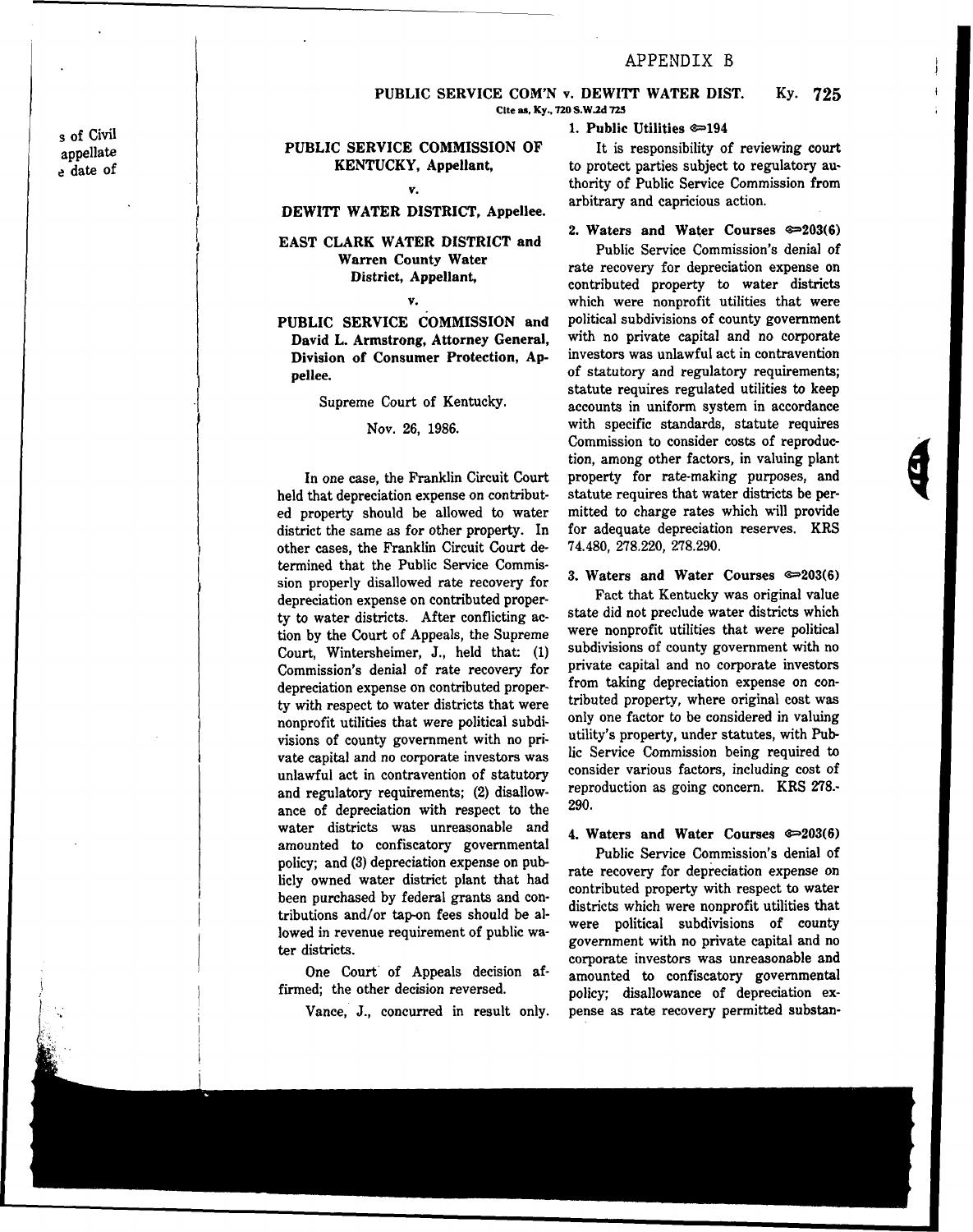tial portion of property of district to be consumed by current customers without requiring customers to pay for a replacement, and total plants, not just portion financed by noncontributed funds, were wearing out.

#### 5. Waters and Water Courses  $\approx 203(6)$

When considering issue of confiscation and determining whether Public Service Commission's denial of rate recovery for depreciation expense on contributed property was confiscatory with respect to water districts which were nonprofit utilities that were political subdivisions of county government with no private capital and no corporate investors, future as well as present must be considered, with determination being made as to whether rates complained of were yielding and would yield sum sufficient to meet operating expenses.

#### 6. Waters and Water Courses  $\approx 203(6)$

Public Service Commission's disallowance of depreciation expense by denying rate recovery for depreciation expense on contributed property to water districts which were nonprofit utilities that were political subdivisions of county government with no private capital and no corporate investors was not sound utility management practice; if districts did not have sufficient revenues to cover replacement costs, due to refusal to recognize total depreciation expense, districts would be forced to short-term credit market for funding, which would raise overall cost to district, and higher rates were concededly inevitable in event districts were forced into short-term credit market.

### 7. Waters and Water Courses  $\approx 203(6)$

Purpose of depreciation expense as applied to nonprofit water districts does not relate to recoupment of investment, but rather, relates to renewal and replacement. KRS 74.480, 278.220, 278.290.

## 8. Waters and Water Courses  $\infty 203(6)$

Proper rate-making treatment for depreciation expense of contributed property with respect to water districts which were nonprofit utilities that were political subdivisions of county government with no private capital and no corporate investors was to allow depreciation on contributed plant as operating expense, with fact that utility did not make investment in plant being of no consequence in context of publicly owned facilities.

#### 9. Waters and Water Courses  $\infty$  203(6)

Depreciation expense on publicly owned water district plant that has been purchased by federal grants and contributions and/or customer tap-on fees should be allowed in revenue requirement; publicly owned water district had no private investor capital and its rates did not generate return on rate base, and public water districts relied on internally generated cash flow.

John N. Hughes, Thomas A. Marshall, Frankfort, for Public Service Commission.

James M. Honaker, Frankfort, for Dewitt Water District.

Charles E, English, Murry A. Raines, English Lucas Priest & Owsley, Bowling Green, James W. Clay, Winchester, for East Clark Water District and Warren County Water District.

David L. Armstrong, Atty. Gen., Frankfort, Pamela Johnson, James D. Brannen, Paul E. Reilander Jr,, Frankfort, for Attorney General, Division of Consumer Protection.

#### WINTERSHEIMER, Justice.

These two cases represent a conflict between panels of the Court of Appeals as well as a conflict in the same division of the Franklin Circuit Court. Both Court of Appeals opinions were rendered the same day and recognize that their conflict should be resolved by this Court.

The question is whether the Public Service Commission may disallow a depreciation expense on contributed property when determining the rates of publicly-owned water districts.

The resolution of this question is important and it appears that both sides have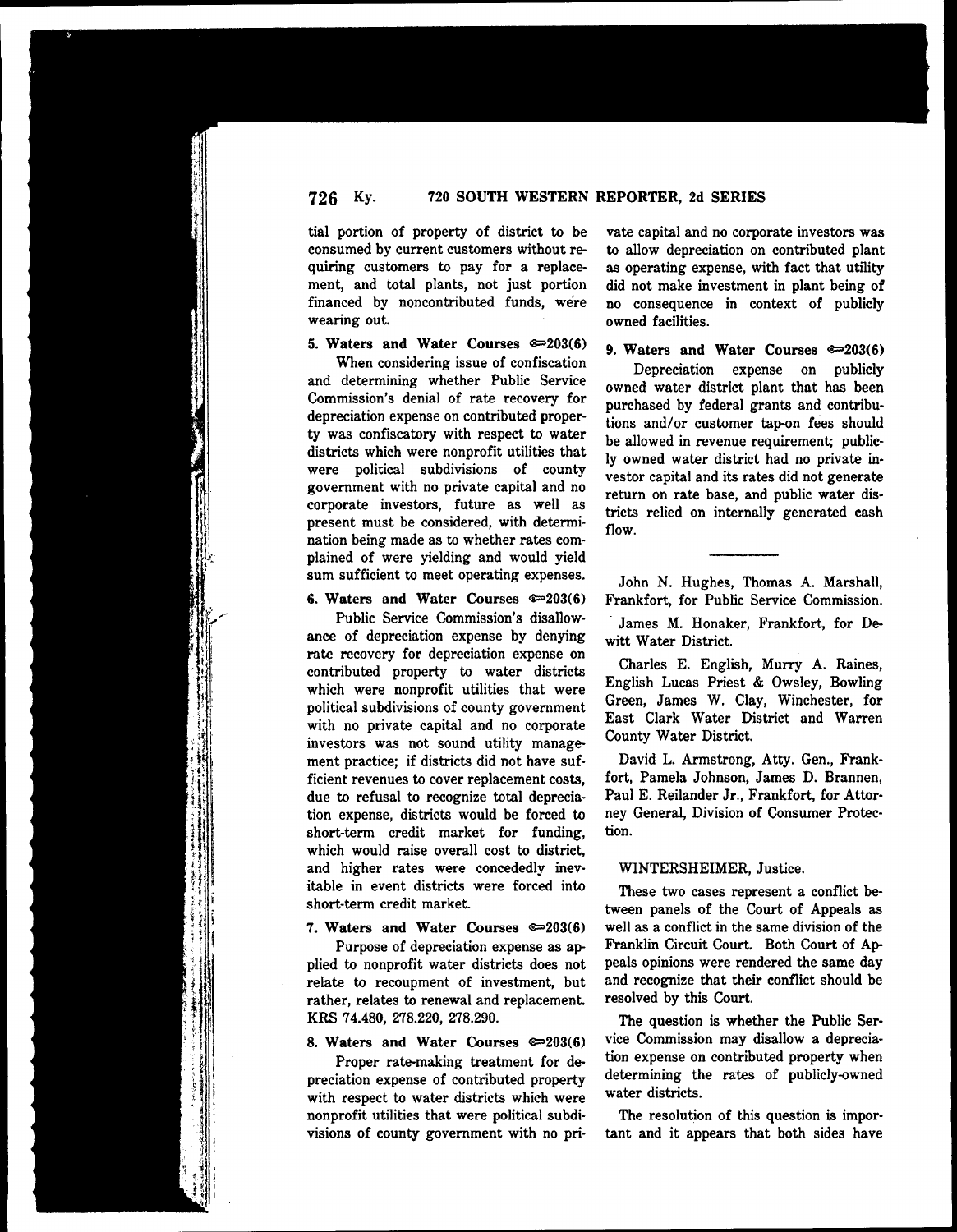e investors was atributed plant 'act that utility phat being of cs of publicly

的声源甚至

# arses  $\leftarrow 203(6)$

on publicly that has been s and contribu-<br>za fees should rement; public-<sup>1</sup> oo private inid not generate blic water discenerated cash

8 A Marshall, **e** Commission. %fort, for De-

ay A. Raines, ~, Bowling **«inchester**, for 4 and Warren

7. Gen., Frank-D. Brannen, cfort, for Attor-+slsssser Protec-

#### Śπ

a conflict be-**4 of Appeals** as the division of the wil the same day<br>**Willict should** be

\* Public Ser-<br>\* a deprecia-<br>Waty when

 $\frac{1}{2}$  impor-<br>Miles  $_{\rm{have}}$ 

#### Ky. 727 PUBLIC SERVICE CON'N v. DEWITT WATER DIST. Cite as, Ky., 720 S.W.2d 725

some merit to their respective positions. If depreciation is considered to be the allocation of an investment over a period of time, it could be said that depreciation expenses on contributed property should not be allowed because to allow such an expense would require the customers to, in part, pay again for facilities for which they had already paid in full. On the other hand, failure to allow depreciation for rate-making purposes on contributed property would necessarily cause this property to be utilized only by the present generation and become unavailable as an ongoing asset.

Contributed property is property obtained by the water district either through government grants or directly from customer contributions. Consequently, the water district has title to but no specific investment in the property. No imputed interest expense is claimed. However, for rate-making purposes, the water districts desire to list as an expense depreciation on the contributed properties. The Commission considers depreciation for accounting purposes but not for rate-making.

In the Dewitt case, the circuit court held that depreciation expense on contributed property should be allowed the same as for other property. The court noted that recipients of this contributed property would be limited to the present generation if depreciation expense were not allowed. In the East Clark Water case the circuit court held that the appropriate role of depreciation is to recapture invested capital. Here, the water districts have no investments in these facilities because they are contributed property. Consequently, the circuit court determined that the Commission properly disallowed rate recovery for depreciation expense on contributed property.

There are approximately 115 water districts in the Commonwealth of Kentucky which are nonprofit political subdivisions of county government. They have no investor or private capital. Their rates, as regulated by the Public Service Commission do not generate a return on rate base. The water districts are permitted to earn net revenues based either on a debt service Ky.Dec. 717-726 S.W.2d-8

cost formula or on a percentage of operat ing expenses known as an operating ratio. Lower operating expenses mean lower rate recovery.

The Dewitt Water District has 83 customers and is a publicly owned utility which has furnished water service in a rural section of Knox County since 1971.

The Warren County Water District has been in existence for 16 years. It has two divisions, a water division and a sewer division. It owns a water treatment plant but also purchases treated water from the city of Bowling Green.

The East Clark Water District provides water services to residential customers living in rural Clark County. It began its operation in March, 1979, and has approximately 300 customers.

The districts argue that the Commission's rate-making determination in regard to a disallowance for depreciation is an unlawful and unreasonable exercise of its regulatory authority and that the regulatory agency has acted in an arbitrary and capricious manner. They also maintain that the customers and the company are virtually one and the same and that they desire to pay rates which are sufficient to provide for the orderly replacement of existing water plant facilities. They contend that there is no question relating to private capital and no outside investors involved in this situation.

The Public Service Commission argues that the depreciation expense should not be allowed and that the order of the Commission be upheld as being in conformity with the law, both statutory and case law. They maintain that the water districts failed to accept the distinction between accounting and rate making and that the criteria for appellate review has been properly met in the East Clark and Warren County cases.

The Attorney General's Consumer Protection Division argues that the Commission properly disallowed depreciation because nonprofit water districts that attempt to charge customers for facilities purchased with grant money and customer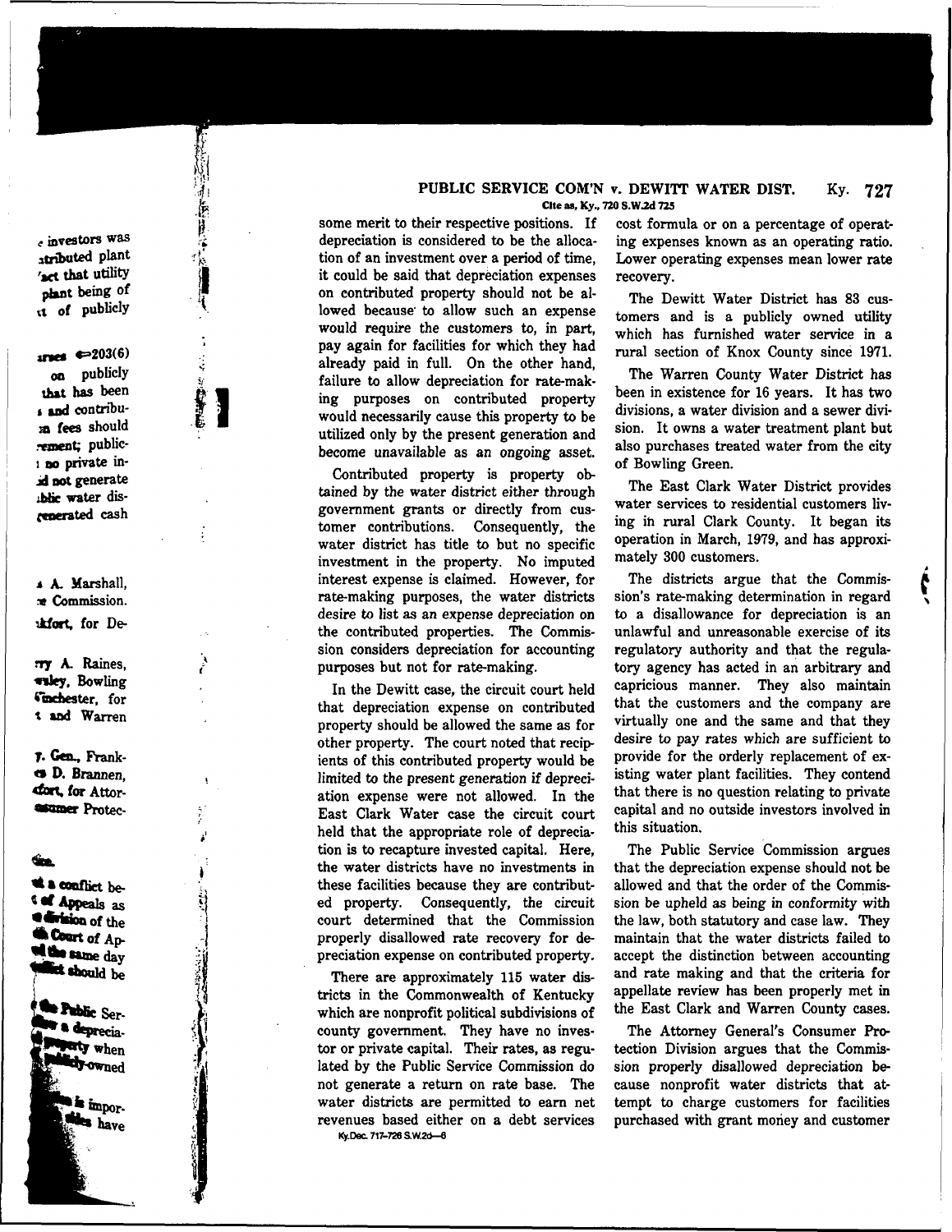contributions are violating the spirit of the grants and frustrating the governmental intent. In addition the Attorney General contends that the districts are attempting to assess a double charge on tap-on fees and other customer contributions and the result is a confiscation of rate-payer funds in violation of the law.

This Court affirms the decision of the Court of Appeals in the Dewitt mater case and reverses the decision in the East Clark and Warren County cases. Depreciation expense on contributed plant property may be considered as an operating expense for rate-making purposes in matters involving publicly held water districts as distinguished from investor-owned companies.

The Public Service Commission's disallowance of rate of recovery for depreciation expense on contributed property was arbitrary, capricious and confiscatory.

The standard of review of commission action is found in KRS 278.410 which provides for judicial review on a showing by clear and convincing evidence that the Commission's order is unlawful or unreasonable. The decision to disregard depreciation expenses on contributed property effectively reduced recoverable revenues for each of the districts involved.

II] It is the responsibility of the reviewing court to protect the parties subject to the regulatory authority of the Commission from arbitrary and capricious action. Kentucky Power Company v. Energy Regulatory Commission of Kentucky, Ky., 623 S.W.2d 904 (1981) holds that judicial intervention is permissible only when the reviewing court determines that the Commission has not dealt fairly with the utility. The failure of the Commission to allow a rate recovery for depreciation expense on contributed property could have a substantial impact on the financial stability of the publicly-owned systems and their ability to continue to provide needed water utility services to the rural areas of this state.

The disallowance of depreciation expense on contributed property by the Commission is opposed to its statutory mandate, constitutional prohibitions against confiscation and sound utility management practices.

[2] The Commission's denial of rate-recovery for depreciation expense on contributed property is an unlawful act in contravention of statutory and regulatory requirements. KRS 278.220 and the Uniform System of Accounts require the water district to account for depreciation on all classes of depreciable property as an operating expense.

Water districts subject to the regulatory jurisdiction of the commission are required to maintain a uniform system of accounts. KRS 278.220. The applicable system promulated by the Public Service Commission for water and sewer districts is codified in a regulation manual entitled, "Uniform System of Accounts for Class C and D Sewer Utilities," which became effective October 1, 1979. This manual specificall requires that depreciation of contributed property be accounted for in language identical to the National Association of Railway and Utility Commissioners (NARUC) regulation pertaining to donated property which is in accord with generally accepted accounting principles set forth by the American Institute of Public Accountants.

The uniform system required by the Commission provides that depreciation expense be treated as a utility-operating expense account. Section 403 of the uniform system, entitled Depreciation Expense, provides that the account shall include the amount of depreciation expense for all classes of depreciable utility plant in service. The clear language of the Commission's own regulations draws no distinction between depreciation of contributed and noncontributed plant property. The source of the funds does not affect the as depreciable or nondepreciabl Consequently, the stated rate-making treat ment of depreciation expense on property financed by federal grants and customer contributions is to view the expense the same as for that of noncontributed property.

KRS 278.290 requires the Commission to consider cost of reproduction, among other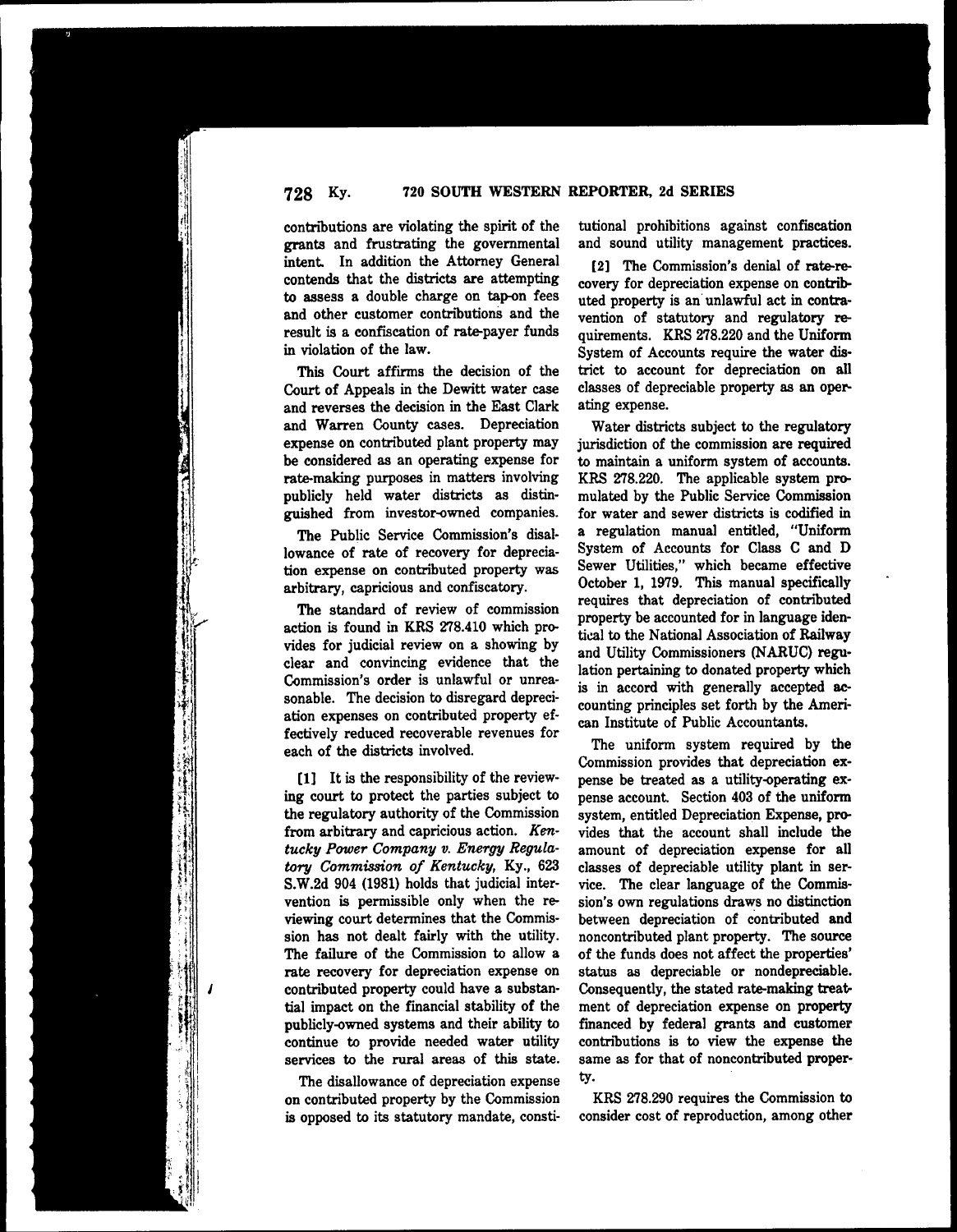#### PUBLIC SERVICE COM'N v. DEWITT WATER DIST. Ky. 729 Cite as, Ky., 720 S.W2d 725

14

 $\epsilon$ 

Ļί

~ confiscation<br>~ ga practices.<br>al of rate-re-+ oo اه له ~g la coatra- ~Iatory re. : the Uniform witch on all aa an oper

us regulatory are required s ef accounts.<br>e system pro-<br>e Commission **s** codified in "Uniform mCand D san effective<br>al specifically<br>d contributed uncunce idenn **of Railway** (ARUC) regu<br>superty which<br>sumpted ac mupted ac-<br>Mae Ameri

by the ext ex-ب<del>رج الب</del>ينية

factors, in its valuation of plant property  $City$  of Covington is the proper valuation for rate-making purposes. The Commis- for public utilities in assessing the revenue for rate-making purposes. The Commis- for public utilities in assessing the revenue<br>sion must follow the valuation standards requirements needed by the utility. The sion must follow the valuation standards requirements needed by the utility. The set out in KRS 278.290 so that there will be Commission cannot disregard contributed a check on its assessment of assets and plant property purchased through federal liabilities of utilities subject to its regulation.

KRS 278.290(1) provides the method for valuation of a utility's property for ratemaking purposes. The plant to be valued curred in conjunction with the use of the is the plant used to give the service. property. Therefore, depreciation expense is the plant used to give the service.

evaluating a utility's property. The origi- Property thus acquired nal cost method uses the cost of utility plant to the person first devoting it to public use. The fair value method examines the fair value of the utility's property in service at the time of the rate inquiry. The reproduction cost method applies the reproduction cost to the utility's existing plant.

districts are not entitled to take deprecia-<br>tion expense on contributed property be-<br>bility. Adequate depreciation allowance is tion expense on contributed property because Kentucky is an original value state. It cites Princess Anne Utilities Corporation v. Commonwealth, 211 Va. 520, 179 S.E.2d 714 (1971) as authority that an origi- or noncontributed. nal value jurisdiction should not allow de-<br>
RRS 74.480 requires the Commission to<br>
preciation on contributed property. KRS establish such rates and charges for water preciation on contributed property. KRS establish such rates and charges for water 278.290 provides that Kentucky is not ex-<br>278.290 provides that Kentucky is not ex- as will be sufficient at all times to provide elusively an original cost jurisdiction. an adequate fund for renewals, replace-Original cost is only one factor to be con- ment and reserves.<br>sidered in valuing the utility's property. sidered in valuing the utility's property. This statute indicates the legislative in-<br>The Commission must consider various The Commission must consider various tent that water operations must have suffi-<br>factors including cost of reproduction as a structure was the problem in the state of the state of the state of the state of the state of th

We have previously held that contributed ation expense is in contravention of this property must be included in valuing the logislative directive. Therefore it is an unutility plant for purposes of assessing a rate base, Rate base is the value of the facility of a utility employed in providin its services. City of Covington v. Public Service Commission, Ky., 818 S.W.2d 391 (1958) held that the Commission's order excluding a federal grant from the city' water plant's rate base was unlawful. We are not convinced by the Commission's attempts to distinguish City of Covington,  $supra$ , on the basis that its holding is limited to "rate base" cases. The concern in

grants in making its determination. If the Commission must consider all plant property for rate-making purposes, it follows that it must consider all operating expenses in-There are essentially three methods for must be treated uniformly for all plant relation a utility's property. The original property thus acquired.

prises, but it is of particular importance to water and sewer utilities because of the relatively large investment in utility plants required to produce each dollar of annual revenue. Water districts are capital intensive, asset-wasting enterprises. The structure of a water plant, comprised of innucritical in order to allot to the district sufficient revenue to provide for a replacement fund for all its plant property, contributed Depreciation is a concern to most enter-[3] The Commission argues that water merable components, demands allocation of

as will be sufficient at all times to provide

cient revenues to provide for going concern.<br>The Commission's reduction of the depreci-<br>We have previously held that contributed ation expense is in contravention of this legislative directive. Therefore it is an un-<br>lawful act.

> [4] The Commission cites no authority for disallowing depreciation of the property of the water district. Reference to a "wellestablished policy of disallowing depreciation in connection with facilities funded with contributions in aid of construction" is not sufficient. KRS 278.220 provides that regulated utilities shall keep their accounts in a uniform system in accordance with the standards of NARUC. The guidelines of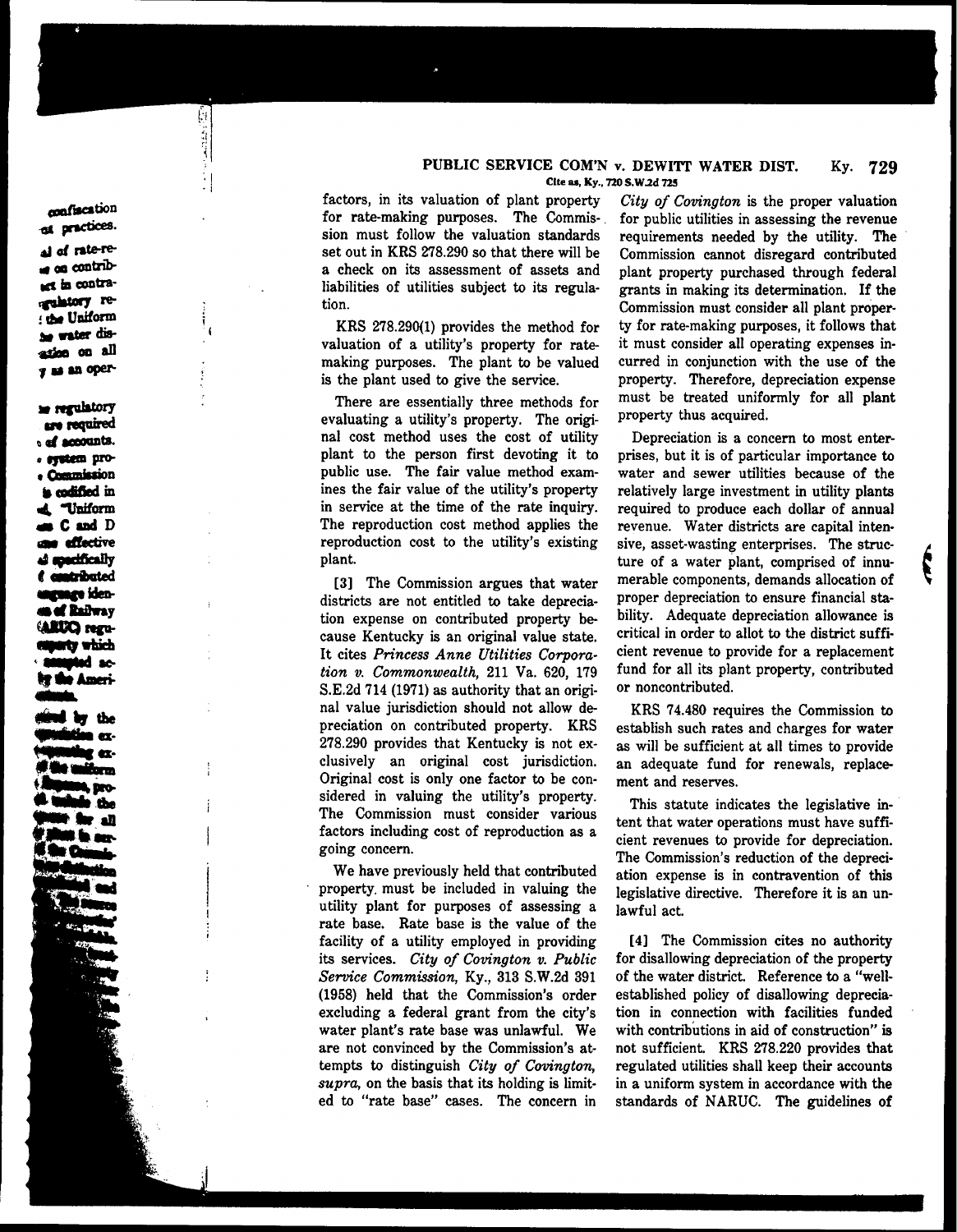the Commission define depreciation as "loss in service value not restored by current maintenance" and require that depreciation be treated as an operating expense. KRS 74.480 requires that districts be permitted to charge rates which will provide for adequate depreciation reserves. Consequently depreciation should be allowed as an expense. The Commission's disallowance of depreciation in this situation is unreasonable and amounts to a confiscatory governmental policy.

A determination by the Commission will not withstand judicial review if it is unreasonable pursuant to KRS 278.410. Unreasonable has been construed in a rate-making sense to be the equivalent of confiscatory. This Court has equated an unjust and unreasonable rate to confiscation of utility property. We have declared that rates established by a regulatory agency must enable the utility to operate successfully and maintain its financial integrity in order to meet the just and reasonable nonconfiscatory tests. See Commonwealth ex rel Stephens v. South Central Bell Telephone Company, Ky., 545 S.W.2d 927 (1976).

The rates established by the Commission will not generate sufficient revenues to enable the districts to provide for an adequate depreciation account and replacement fund. Disallowance of depreciation expense as a rate recovery permits a substantial portion of the property of the district to be consumed by present customers without requiring the customers to pay for replacement. Approximately 50 percent of Warren County's total utility plant is attributable to federal grants. Sixty-four percent of the East Clark District's plant is attributable to federal grants and customer contributions.

Both state and federal constitutions protect against confiscation of property without regard to the source of acquisition funds. See Board of Commissioners v. New York Telephone Company, 271 U.S. 23, 31, 46 S.Ct. 863, 70 LEd. 808 (1926).

[5] When considering the concept of confiscation, the future as well as the

present must be considered. It must be determined whether the rates complained of are yielding and will yield a sum sufficient to meet operating expenses. See NcCardle v. Indianapolis Water Company, 272 U.S. 400, 47 S.Ct. 144, 71 LEd. 816 (1926). Depreciation is uniformly recognized as an operating expense and it is important that the amounts set aside to cover depreciation of public utility property be large enough to replace the property when it is worn out. 64 Am.Jur.2d Public Utilities \$ 182 (1972).

The districts' total plants are wearing out, not just that portion financed by noncontributed funds. The Commission's disallowance of rate recovery of depreciation expense is unreasonable and constitutes a taking of the property of the districts without just compensation.

[6] The Commission's disallowance of depreciation expense is not sound utility management practice. The Commission has ignored one of its most important roles which is to provide the lowest possible cost to the rate payer. In refusing to recognize the total depreciation expense, it does not consider the obvious. If the districts do not have sufficient revenues to cover replacement costs, they will be forced to the short-term credit market for funding which will raise the overall cost to the district. The Commission conceded that higher rates were inevitable in the event the districts were forced into the short-term credit mar. ket. In the Dewitt case, the Commission expressed its concern over rate case expense. Invocation of the bonding authority provided by KRS 74.800 would undoubtedly escalate the expenses of all the districts involved far beyond the present cost.

Other jurisdictions have recognized the necessity of setting rates sufficient to provide for replacement costs. Westwood Lake v. Dade County, Fla., 264 So.2d 7 (1972) held that to arbitrarily disregard that part of a utility's equipment because it was contributed ignores reality and would result in rate increases later when it was necessary to replace the equipment.  $Du$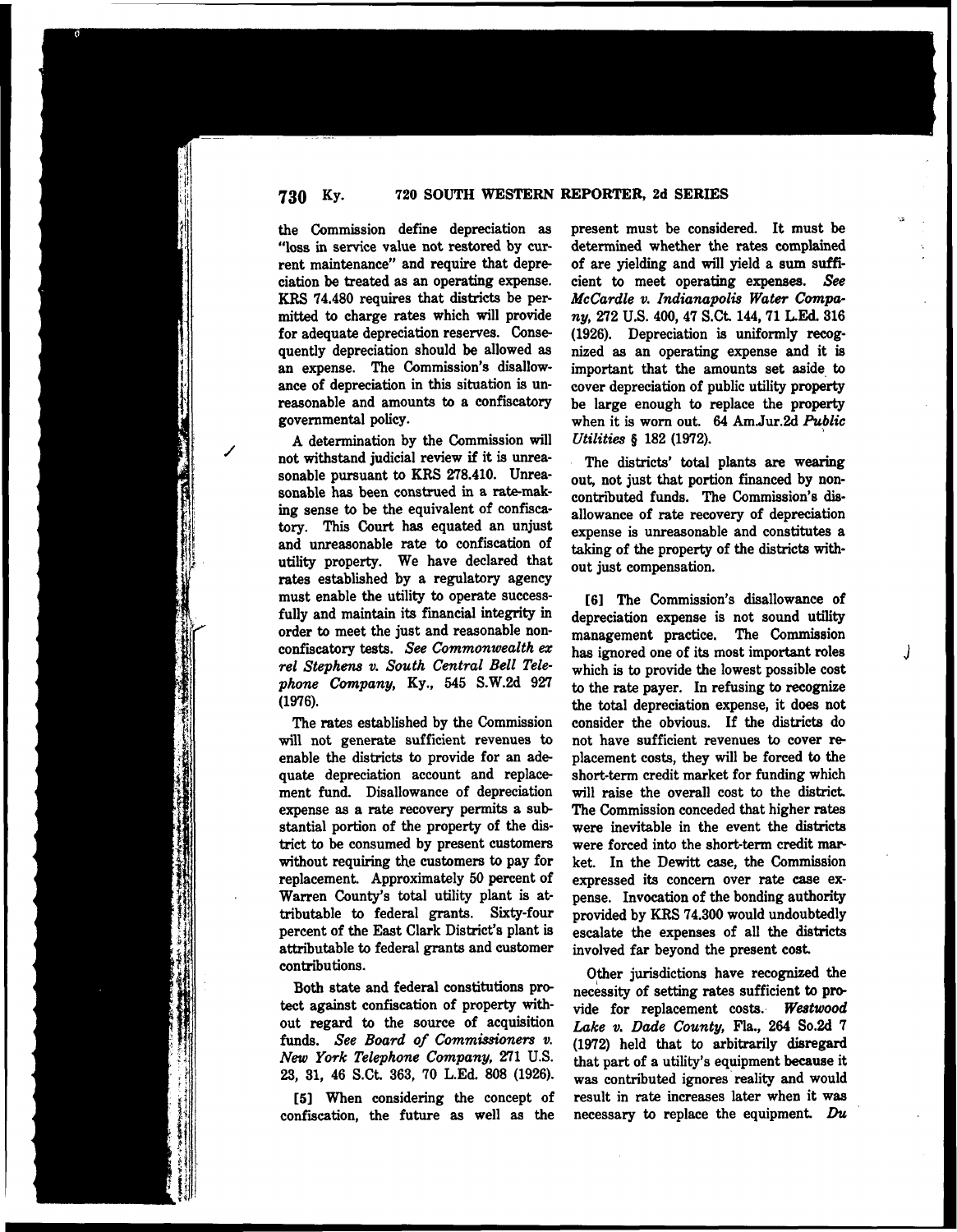It must be complained sum suffi- ~nses. See ter Compa- 1 L.Ed. 316 mly recog- . and it is et aside to ity property ie property .r.2d Public

re wearing ced by noniission's dis**depreciation** onstitutes a 3tricts with-

Í

J

.lowance of <sub>und</sub> utility Commission ~ortant roles possible cost to recognize it does not districts do to cover re- .orced to the nding which the district. higher rates the districts .i credit mar-Commission ate case exng authority undoubtedly the districts at cost.

~gnized the icient to pro-Westwood  $264$  So.2d 7 4 disregard ant because it when it was

## PUBLIC SERVICE COM'N v. DEWITT WATER DIST. Ky. Cite as, Ky., 720 S.W.2d 725

Page Utility Company v. Illinois Commerce Commission, 47 Ill.2d 550, 267 N.E.2d 662 (1971) stated in part that depreciation should be allowed because a utility will need to replace from time to time properties which become obsolete in order to sustain customer services.

Therefore in order to properly assess the revenue requirements of water districts, it is critical that the commission consider all of the district's operating expenses. Failure to do so will result in an inaccurate computation of the operating ratio on which the allowable rates hinge and jeopardize the financial integrity and stability of the districts.

It is important to remember that this case involves water districts which are nonprofit utilities organized under Chapter 74 of the Kentucky Revised Statutes. The owners and consuming ratepayers are essentially the same individuals because the districts are political subdivisions of county government. They have no private capital and no corporate investors who must be satisfied as to traditional profits. Their rates do not generate a return on rate base. The water districts are permitted to earn net revenues based on a debt service formula or on an operating ratio computed in accordance with a percentage of operating expenses. Lowering operating expenses means lowering rate recovery.

[7] Water lines are indivisible and not identifiable as to the source of funds used to purchase them. The elements causing depreciation indiscriminately take their toll over time on the service life of all plant facilities. The districts are responsible for making replacements and are obliged by statute to make provisions for future replacements. The purpose of depreciation expense as applied to nonprofit water districts does not relate to a recoupment of investment. The overriding statutory concept is renewal and replacement. The Commission's argument relative to recoupment of investment is without merit and unconvincing.

[8] The Commission is required by statute to treat depreciation as an operating

expense to provide an adequate fund for renewals, replacement and reserves. The proper rate-making treatment for depreciation expense of contributed property is to allow depreciation on contributed plant as an operating expense. The fact that the utility did not make an investment in the plant is of no consequence in the context of publicly-owned facilities. The water district must eventually replace this plant which customers are using and the ratepayers are therefore obligated to provide funds for this replacement. The proper rate-making treatment of depreciation expense on property financed by federal grants and customer contributions is to treat the expense the same as that for noncontributed property. See City of Covington.

The Commission misinterprets and misapplies Public Service Commission v. Continental Telephone Co., Ky., 692 S.W.2d 794 (1985), which related to job development tax credit, intrastate toll revenues and return on rate base.. There was no issue of depreciation expense involved in that case which can be applied here.

Chapter 74, by definition, does not apply to privately owned utilities which have investors to provide needed funds on their behalf in expectation of legitimate monetary dividends. The water districts sole concern is continuous water service to its members and consumers who are one and the same.

Board of Public Utilities Commission $ers$  v. New York Telephone Co., supra, held that constitutional protections against confiscation does not depend on the source of money used to purchase the property. It is enough that it is used to render the service.

The propriety of permitting a reasonabl depreciation deduction on property of a utility is not dependent on the source of funds for the original construction of the plant. See DuPage, supra, and Langon v. West Keansburg Water Co., 51 N J.Super. 41, 143 A.2d 185 (1958).

Any water district will be required to replace property and plant which have be-